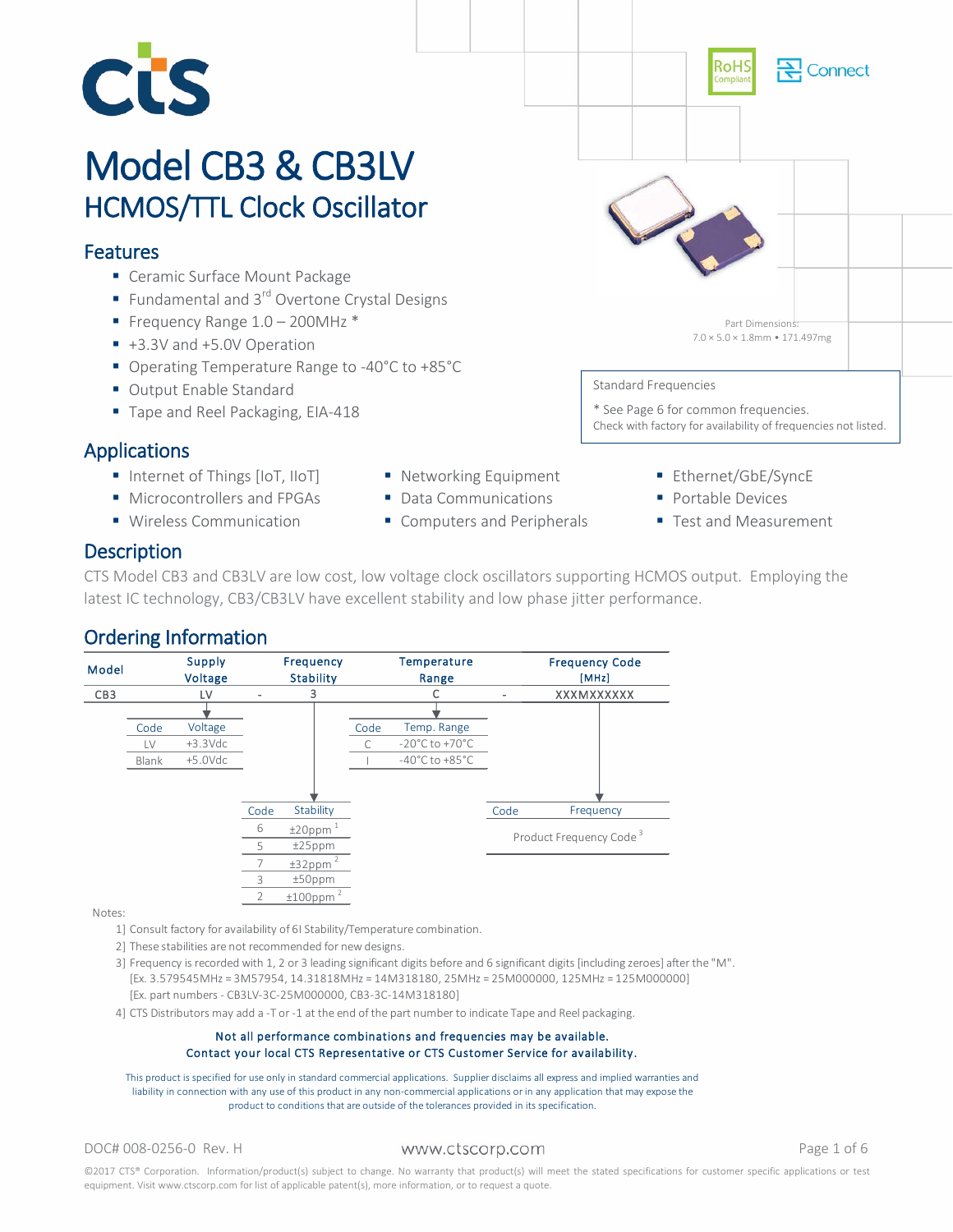

# Electrical Specifications

|  | <b>Operating Conditions</b> |
|--|-----------------------------|
|--|-----------------------------|

| PARAMETER                    | SYMBOL                               | <b>CONDITIONS</b>                                | <b>MIN</b>                               | <b>TYP</b> | MAX    | UNIT         |  |
|------------------------------|--------------------------------------|--------------------------------------------------|------------------------------------------|------------|--------|--------------|--|
| Maximum Supply Voltage       | $V_{CC}$<br>$\overline{\phantom{a}}$ |                                                  | $-0.5$                                   |            | 7.0    | $\vee$       |  |
| Supply Voltage               |                                      |                                                  | 2.97                                     | 3.3        | 3.63   | $\vee$       |  |
|                              | $V_{CC}$                             | ±10%                                             | 4.50                                     | 5.0        | 5.50   |              |  |
| Supply Current               |                                      | Frequency Range @ Tested load for typical values |                                          |            |        |              |  |
|                              |                                      | 1.0MHz to 20MHz @ $C_1 = 30pF$                   | $\sim$                                   | 10         | 25     | mA           |  |
| CB <sub>3</sub>              |                                      | 20.001MHz to 80MHz @ $C_1 = 30pF$                | $\sim$                                   | 30         | 50     |              |  |
|                              | $I_{CC}$                             | 80.001MHz to 107MHz @ CL = 15pF                  | $\sim$                                   | 40         | 70     |              |  |
|                              |                                      | 1.0MHz to 20MHz @ $CL = 15pF$                    | ٠                                        | 7          | 12     |              |  |
| CB3LV                        |                                      | 20.001MHz to 80MHz @ CL = 15pF                   | ÷.                                       | 20         | 35     |              |  |
|                              |                                      | 80.001MHz to 200MHz @ CL = 15pF                  | $\sim$                                   | 30         | 60     |              |  |
|                              |                                      | 1.0MHz to 50MHz                                  |                                          |            | 30     |              |  |
| Output Load                  | $C_{1}$                              | 50.001MHz to 80MHz                               |                                          |            | 30     | pF           |  |
|                              |                                      | 80.001MHz to 200MHz                              | 15<br>$\sim$<br>$\overline{\phantom{a}}$ |            |        |              |  |
| <b>Operating Temperature</b> | $T_A$                                |                                                  | $-20$                                    |            | $+70$  | $^{\circ}$ C |  |
|                              |                                      | ×,                                               | $-40$                                    | $+25$      | $+85$  |              |  |
| <b>Storage Temperature</b>   | $T_{STG}$                            |                                                  | $-55$                                    | ÷.         | $+125$ | $^{\circ}$ C |  |
|                              |                                      |                                                  |                                          |            |        |              |  |

### Frequency Stability

| PARAMETER                                                                                                                | SYMBOL                                                           | <b>CONDITIONS</b> |              | <b>TYP</b>  | MAX | UNIT       |
|--------------------------------------------------------------------------------------------------------------------------|------------------------------------------------------------------|-------------------|--------------|-------------|-----|------------|
|                                                                                                                          | IΩ                                                               | СВЗ               |              | $1.0 - 107$ |     |            |
| <b>Frequency Range</b>                                                                                                   |                                                                  | CB3LV             | $1.0 - 200$  |             |     | <b>MHz</b> |
| <b>Frequency Stability</b><br>[Note 1]                                                                                   | $\Delta f/f_{\Omega}$                                            |                   | 20, 25 or 50 |             |     | tppm       |
| Aging                                                                                                                    | $\Delta f/f_{25}$<br>First Year @ +25°C, nominal V <sub>cc</sub> |                   | -5           | $+3$        |     | ppm        |
| 1.] Inclusive of initial tolerance at time of shipment, changes in supply voltage, load, temperature and 1st year aging. |                                                                  |                   |              |             |     |            |

#### Output Parameters

| <b>PARAMETER</b>             | SYMBOL          | <b>CONDITIONS</b><br><b>MIN</b>                                               |                          | <b>TYP</b>               | <b>MAX</b>  | <b>UNIT</b> |  |
|------------------------------|-----------------|-------------------------------------------------------------------------------|--------------------------|--------------------------|-------------|-------------|--|
| Output Type                  |                 |                                                                               |                          | <b>HCMOS</b>             |             |             |  |
|                              |                 | Logic '1' Level, CMOS Load                                                    | $0.9V_{CC}$              |                          |             | $\vee$      |  |
|                              | $V_{OH}$        | Logic '1' Level, TTL Load                                                     | $V_{CC}$ - 0.6V          | $\sim$                   |             |             |  |
| Output Voltage Levels        |                 | Logic '0' Level, CMOS Load                                                    | ÷.                       | $\overline{\phantom{a}}$ | $0.1V_{CC}$ |             |  |
|                              | $V_{OL}$        | Logic '0' Level, TTL Load                                                     | $\sim$                   |                          | 0.4         |             |  |
|                              | I <sub>OH</sub> | $V_{OH} = +2.2 \text{V}/+3.9 \text{V}$ $V_{CC} = +3.0 \text{V}/+4.5 \text{V}$ |                          | $-8, -16$                |             |             |  |
| <b>Output Current Levels</b> | l <sub>ol</sub> | $V_{\text{OL}} = 0.4V$ $V_{\text{CC}} = +3.0V$ , +4.5V                        | $\overline{\phantom{a}}$ | $\sim$                   | $+8, +16$   | mA          |  |
| Output Duty Cycle            | <b>SYM</b>      | @ 50% Level                                                                   | 45                       |                          | 55          | %           |  |
| Rise and Fall Time           |                 | @ 10%/90% Levels, Frequency Range @ Tested load for typical values            |                          |                          |             |             |  |
| [Note 2]                     |                 | 1.0MHz to 20MHz @ $C_1 = 30pF$                                                |                          | 8                        | 10          |             |  |
| CB <sub>3</sub>              |                 | 20.001MHz to 80MHz @ C <sub>1</sub> = 30pF                                    |                          | 5                        | 8           |             |  |
|                              | $T_R$ , $T_F$   | 80.001MHz to 107MHz @ C <sub>I</sub> = 15pF                                   |                          | 2.5                      | 5           | ns          |  |
| CB3LV                        |                 | 1.0MHz to 20MHz @ $CL = 15pF$                                                 |                          | 6                        | 8           |             |  |
|                              |                 | 20.001MHz to 80MHz @ CL = 15pF                                                |                          | 3                        | 5           |             |  |
|                              |                 | 80.001MHz to 200MHz @ CL = 15pF                                               | $\sim$                   | 1.5                      | 3           |             |  |
| Start Up Time                | $T_{S}$         | Application of $V_{cc}$                                                       |                          | 5                        | 10          | ms          |  |

### DOC# 008-0256-0 Rev. H WWW.Ctscorp.com Number 2 of 6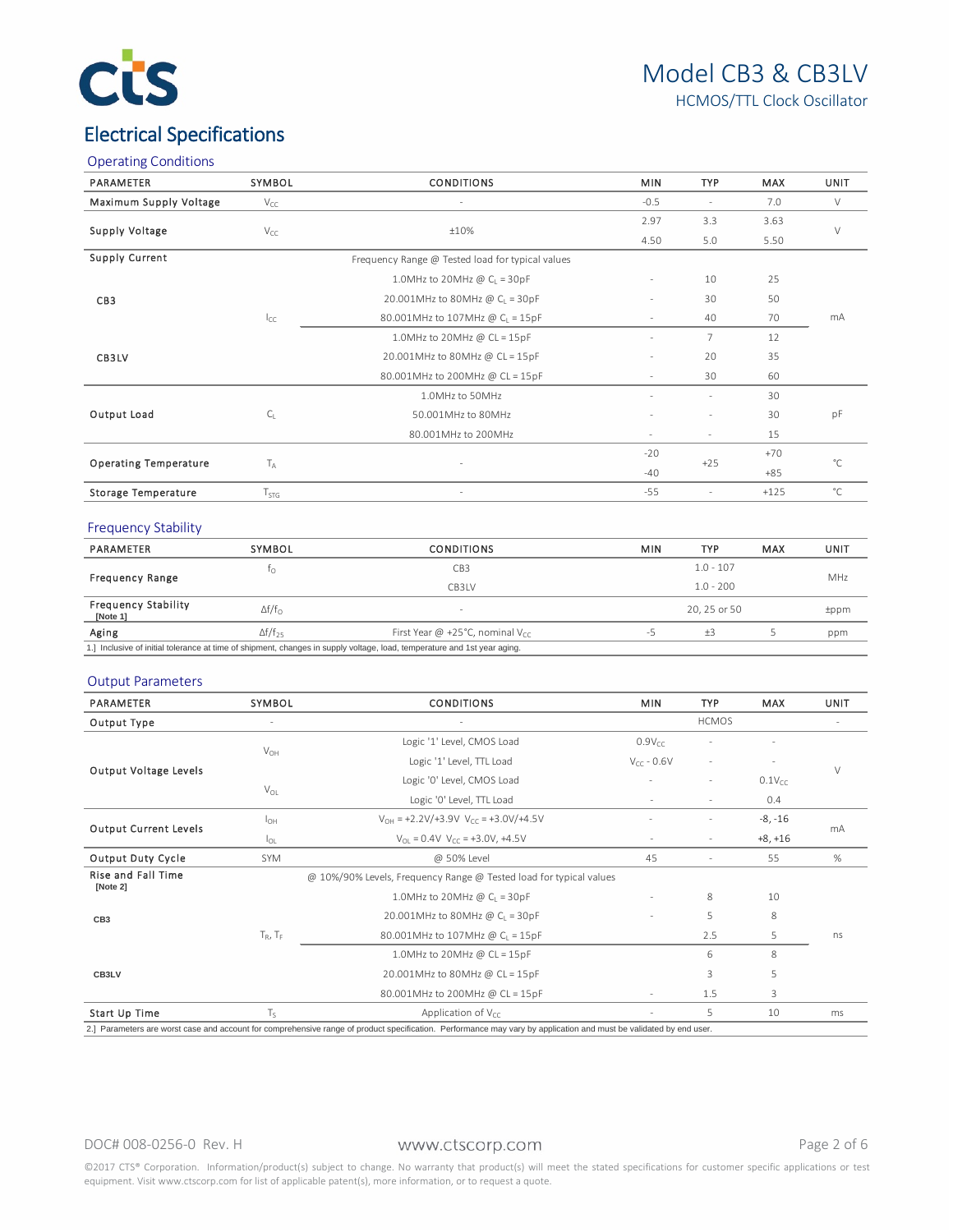

# Model CB3 & CB3LV HCMOS/TTL Clock Oscillator

# Electrical Specifications

#### Output Parameters

| PARAMETER                   | SYMBOL                     | <b>CONDITIONS</b>                | <b>MIN</b> | <b>TYP</b>               | MAX | UNIT |
|-----------------------------|----------------------------|----------------------------------|------------|--------------------------|-----|------|
| <b>Enable Function</b>      | Tri-State                  |                                  |            |                          |     |      |
| <b>Enable Input Voltage</b> | $\mathsf{V}_{\mathsf{IH}}$ | Pin 1 Logic '1', Output Enabled  | 2.0        | $\overline{\phantom{a}}$ |     | V    |
| Disable Input Voltage       | V11                        | Pin 1 Logic '0', Output Disabled | -          | $\overline{\phantom{a}}$ | 0.8 | V    |
| Enable Current              | I <sub>STB</sub>           | Pin 1 Logic '0', Output Disabled | ۰          | $\qquad \qquad =$        | 10  | μA   |
| Enable Time                 | 1p17                       | Pin 1 Logic '1'                  | $\sim$     | $\sim$                   | 10  | ms   |
| Phase Jitter, RMS           | tjrms                      | Bandwidth 12 kHz - 20 MHz        | -          | 0.5                      | <1  | ps   |

## Enable Truth Table

| Pin 1      | Pin 3     |
|------------|-----------|
| Logic $1'$ | Output    |
| Open       | Output    |
| Logic '0'  | High Imp. |
|            |           |

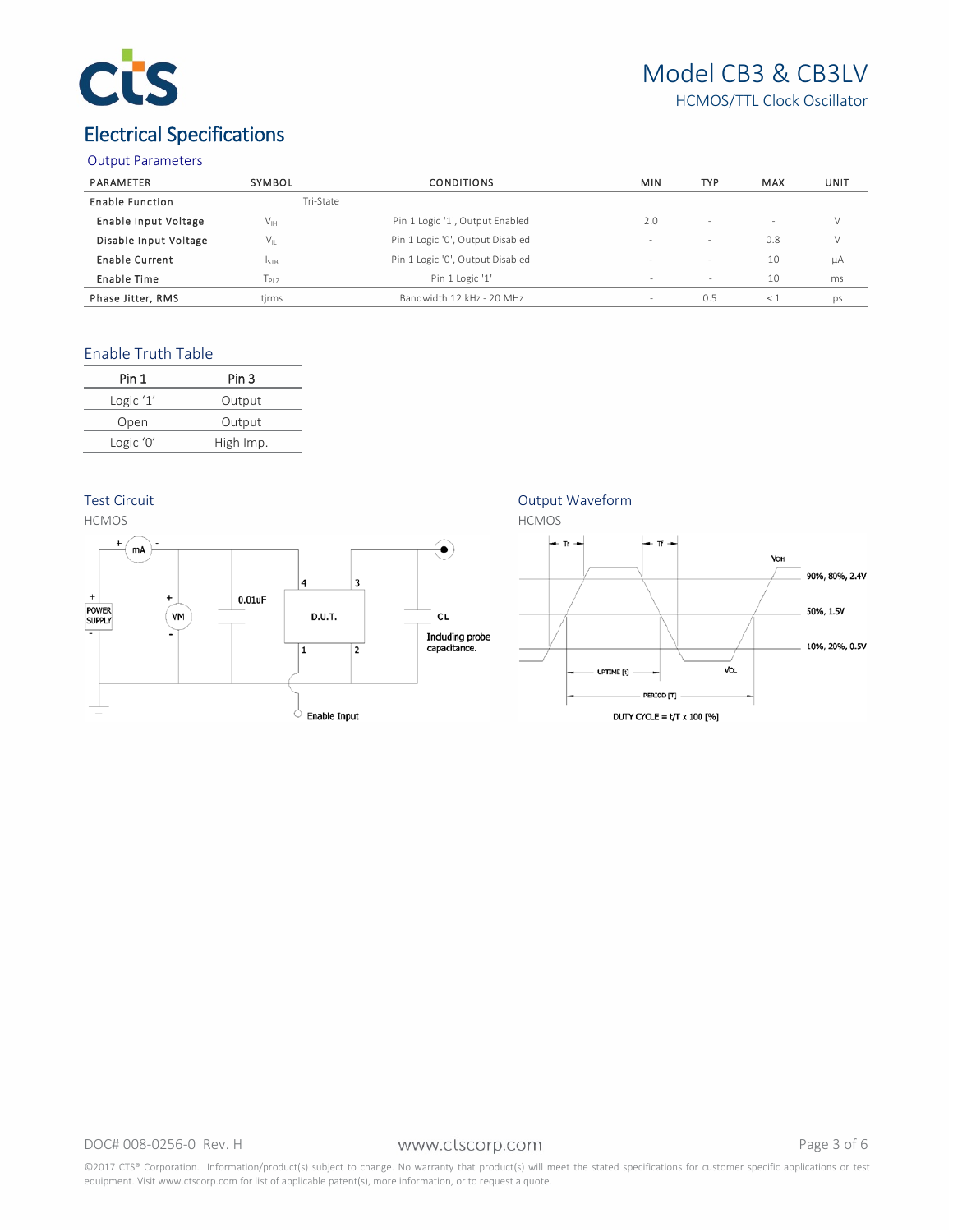

# Mechanical Specifications



## Recommended Pad Layout Notes



#### Pin Assignments

| Pin | Symbol                      | <b>Function</b>          |
|-----|-----------------------------|--------------------------|
|     | FOH                         | Enable                   |
|     | GND                         | Circuit & Package Ground |
|     | Output                      | <b>RF Output</b>         |
|     | $\mathcal{L}_{\mathcal{L}}$ | Supply Voltage           |

1. \*\* – Manufacturing Site Code.

[Note a dash may follow the site code and is acceptable.] 2. xxxMxxxxxx – Frequency is marked with 1,2 or 3 leading significant digits before the "M" and 6 digits after the "M" [including zeroes].

- Ex. xMxxxxxx [3M579545] xxMxxxxxx [14M318180] xxMxxxxxx [25M000000] xxxMxxxxxx [125M000000]
- 3. YYWW Date Code; YY = year, WW = week.
- 4. ST Frequency Stability/Temperature Code. [Refer to ordering information for codes.]
- 5. V Voltage Code; 3 = +3.3V, 5 = +5.0V.

- 1. JEDEC termination code (e4). Barrier-plating is nickel [Ni] with gold [Au] flash plate.
- 2. Reflow conditions per JEDEC J-STD-020; +260°C maximum, 20 seconds.
- 3.  $MSL = 1$ .

DOC# 008-0256-0 Rev. H WWW.Ctscorp.com example that the Page 4 of 6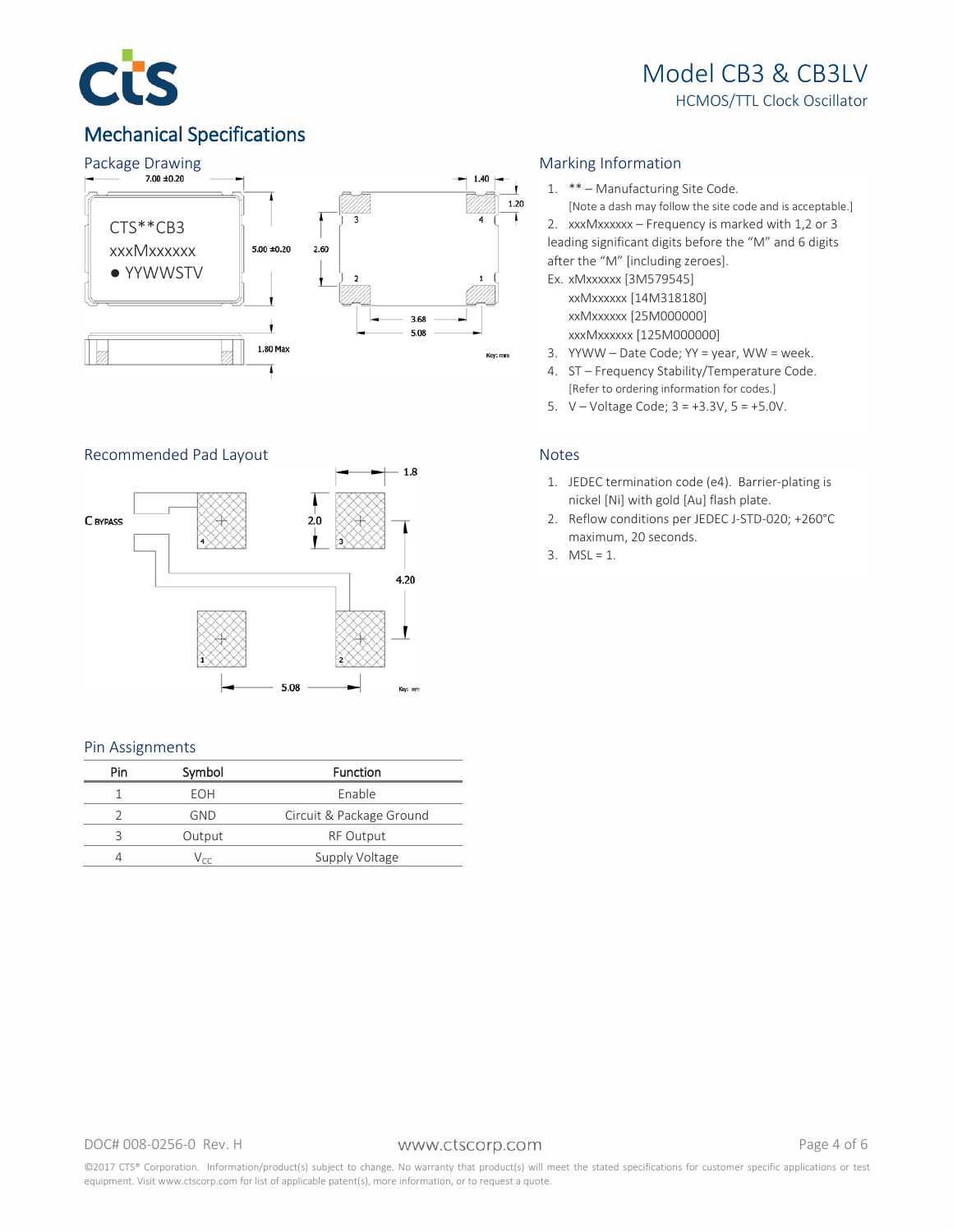

# Model CB3 & CB3LV HCMOS/TTL Clock Oscillator

# Packaging - Tape and Reel



Reel Drawing



## Notes

- 1. Device quantity is 1k pieces maximum per 180mm reel.
- 2. Complete CTS part number, frequency value and date code information must appear on reel and carton labels.